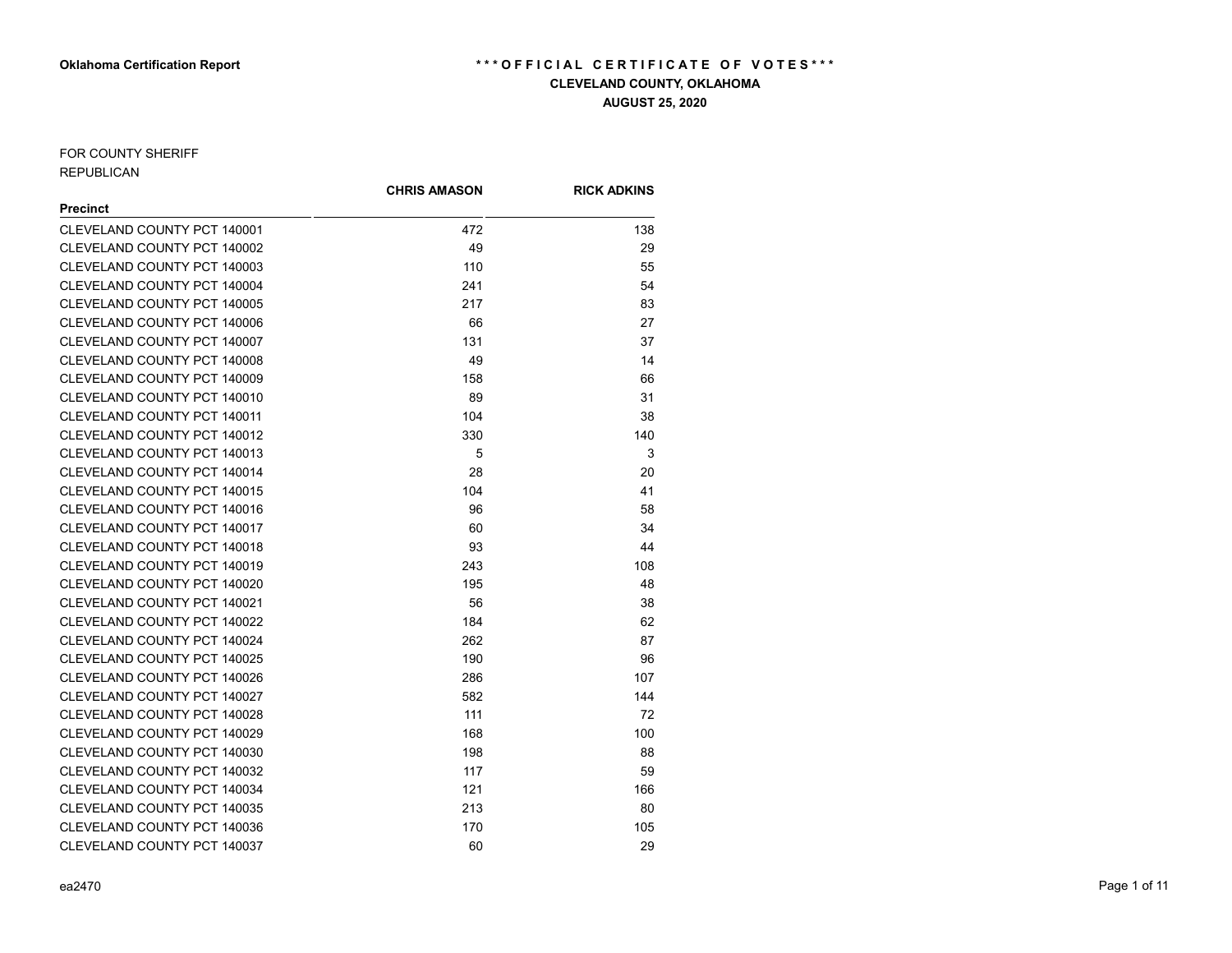## FOR COUNTY SHERIFF REPUBLICAN

|                                    | <b>CHRIS AMASON</b> | <b>RICK ADKINS</b> |
|------------------------------------|---------------------|--------------------|
| <b>Precinct</b>                    |                     |                    |
| CLEVELAND COUNTY PCT 140038        | 99                  | 60                 |
| CLEVELAND COUNTY PCT 140039        | 164                 | 79                 |
| CLEVELAND COUNTY PCT 140040        | 106                 | 48                 |
| CLEVELAND COUNTY PCT 140041        | 41                  | 11                 |
| CLEVELAND COUNTY PCT 140042        | 114                 | 40                 |
| CLEVELAND COUNTY PCT 140043        | 120                 | 42                 |
| CLEVELAND COUNTY PCT 140044        | 129                 | 44                 |
| CLEVELAND COUNTY PCT 140045        | 125                 | 64                 |
| CLEVELAND COUNTY PCT 140047        | 74                  | 23                 |
| CLEVELAND COUNTY PCT 140048        | 65                  | 28                 |
| CLEVELAND COUNTY PCT 140049        | 74                  | 63                 |
| CLEVELAND COUNTY PCT 140050        | 121                 | 46                 |
| CLEVELAND COUNTY PCT 140051        | 82                  | 28                 |
| CLEVELAND COUNTY PCT 140053        | 525                 | 145                |
| CLEVELAND COUNTY PCT 140054        | 67                  | 22                 |
| CLEVELAND COUNTY PCT 140055        | 305                 | 123                |
| CLEVELAND COUNTY PCT 140056        | 198                 | 97                 |
| CLEVELAND COUNTY PCT 140057        | 147                 | 78                 |
| CLEVELAND COUNTY PCT 140058        | 94                  | 47                 |
| CLEVELAND COUNTY PCT 140059        | 82                  | 33                 |
| CLEVELAND COUNTY PCT 140060        | 187                 | 70                 |
| CLEVELAND COUNTY PCT 140061        | 194                 | 61                 |
| <b>CLEVELAND COUNTY PCT 140063</b> | 69                  | 22                 |
| CLEVELAND COUNTY PCT 140064        | 112                 | 54                 |
| CLEVELAND COUNTY PCT 140065        | 75                  | 35                 |
| CLEVELAND COUNTY PCT 140067        | 164                 | 62                 |
| CLEVELAND COUNTY PCT 140068        | 227                 | 61                 |
| CLEVELAND COUNTY PCT 140069        | 129                 | 62                 |
| CLEVELAND COUNTY PCT 140070        | 83                  | 42                 |
| CLEVELAND COUNTY PCT 140071        | 121                 | 28                 |
| CLEVELAND COUNTY PCT 140072        | 156                 | 71                 |
| CLEVELAND COUNTY PCT 140073        | 802                 | 204                |
| CLEVELAND COUNTY PCT 140074        | 280                 | 65                 |
| CLEVELAND COUNTY PCT 140076        | 183                 | 47                 |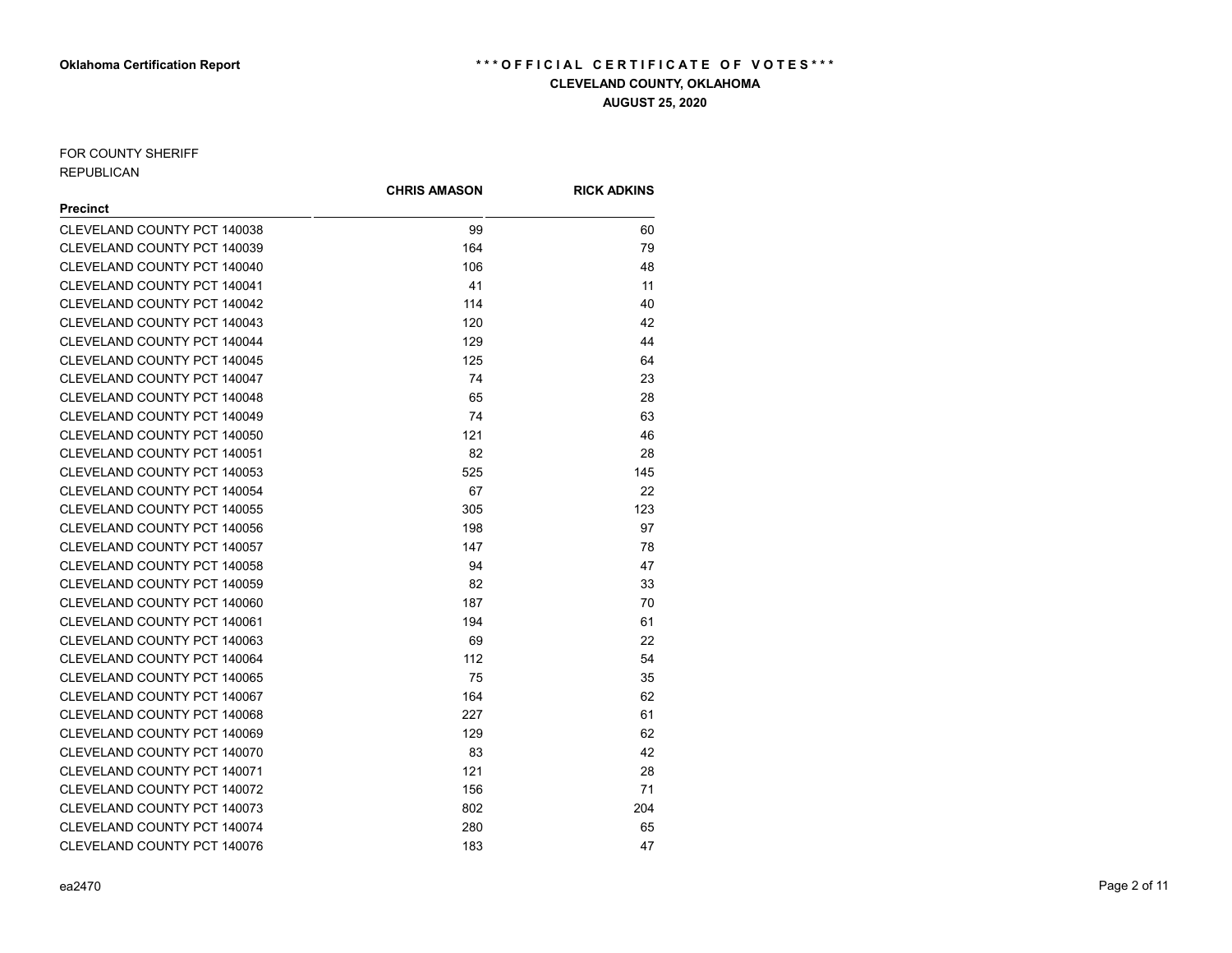## FOR COUNTY SHERIFF REPUBLICAN

|                             | <b>CHRIS AMASON</b> | <b>RICK ADKINS</b> |
|-----------------------------|---------------------|--------------------|
| <b>Precinct</b>             |                     |                    |
| CLEVELAND COUNTY PCT 140077 | 20                  | 16                 |
| CLEVELAND COUNTY PCT 140078 | 149                 | 89                 |
| CLEVELAND COUNTY PCT 140080 | 36                  | 19                 |
| CLEVELAND COUNTY PCT 140081 | 233                 | 97                 |
| CLEVELAND COUNTY PCT 140082 | 340                 | 197                |
| CLEVELAND COUNTY PCT 140083 | 87                  | 46                 |
| CLEVELAND COUNTY PCT 140086 | 148                 | 54                 |
| CLEVELAND COUNTY PCT 140087 | 51                  | 30                 |
| CLEVELAND COUNTY PCT 140088 | 195                 | 63                 |
| CLEVELAND COUNTY PCT 140089 | 154                 | 65                 |
| CLEVELAND COUNTY PCT 140090 | $\Omega$            | $\Omega$           |
| CLEVELAND COUNTY PCT 140091 | 45                  | 15                 |
| CLEVELAND COUNTY PCT 140092 | $\Omega$            | $\mathfrak{p}$     |
| CLEVELAND COUNTY PCT 140093 | 67                  | 22                 |
| CLEVELAND COUNTY PCT 140094 | 65                  | 26                 |
| CLEVELAND COUNTY PCT 140095 | 44                  | 34                 |
| Total:                      | 12,706              | 5,081              |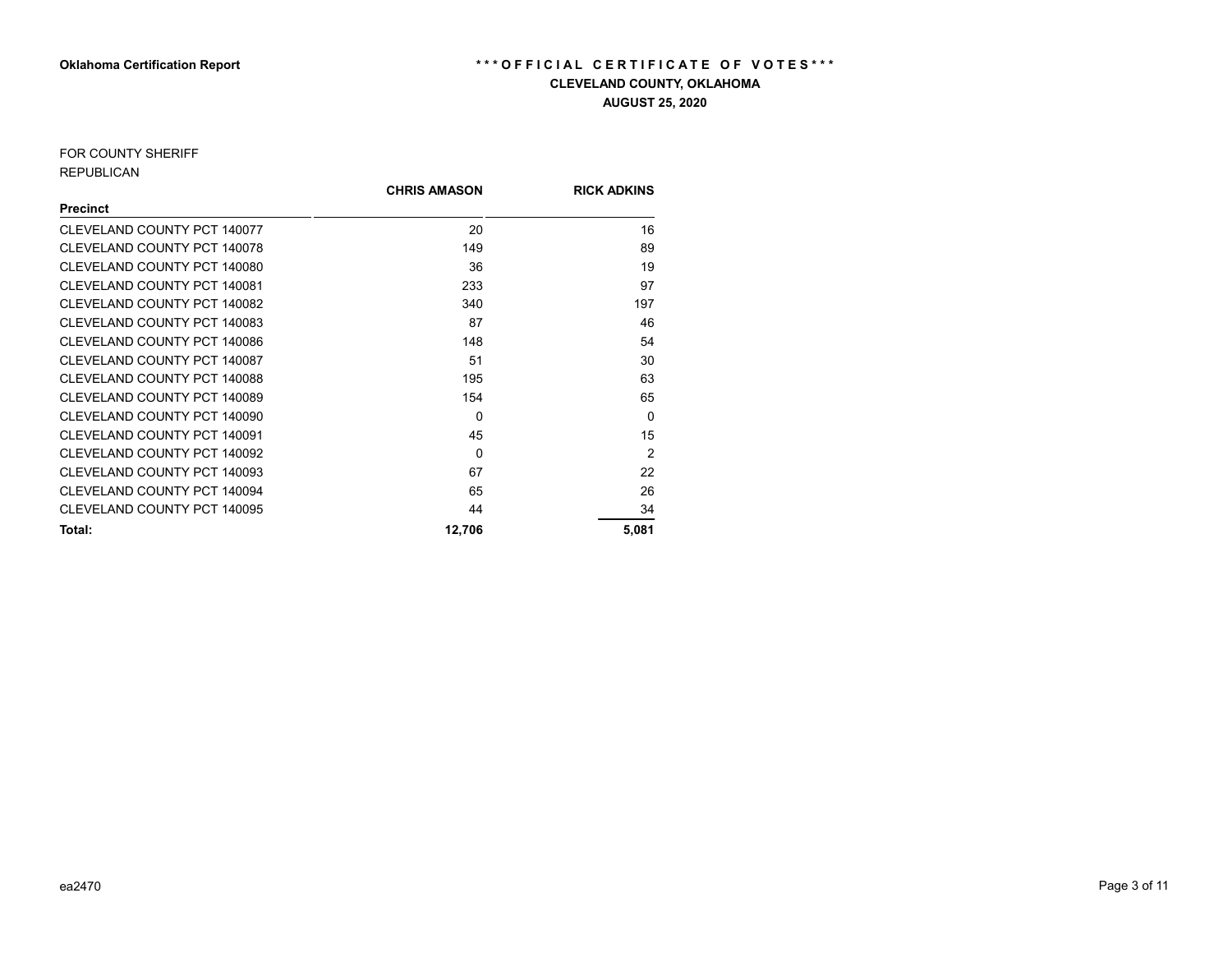### CITY OF NORMAN

PROPOSITION NO. 1 PARKS, RECREATIONAL, AND COMMUNITY FACILITIES BOND PROJECTS CITY OF NORMAN

|                                    | FOR THE PROPOSITION - | <b>AGAINST THE</b>      |
|------------------------------------|-----------------------|-------------------------|
| <b>Precinct</b>                    | <b>YES</b>            | <b>PROPOSITION - NO</b> |
| CLEVELAND COUNTY PCT 140001        | 460                   | 653                     |
| <b>CLEVELAND COUNTY PCT 140002</b> | 73                    | 160                     |
| CLEVELAND COUNTY PCT 140003        | 175                   | 205                     |
| CLEVELAND COUNTY PCT 140006        | 230                   | 202                     |
| CLEVELAND COUNTY PCT 140008        | 198                   | 173                     |
| CLEVELAND COUNTY PCT 140011        | 227                   | 274                     |
| CLEVELAND COUNTY PCT 140012        | 280                   | 574                     |
| CLEVELAND COUNTY PCT 140013        | 16                    | 10                      |
| CLEVELAND COUNTY PCT 140014        | 131                   | 88                      |
| <b>CLEVELAND COUNTY PCT 140015</b> | 269                   | 256                     |
| CLEVELAND COUNTY PCT 140018        | 181                   | 282                     |
| CLEVELAND COUNTY PCT 140019        | 388                   | 488                     |
| <b>CLEVELAND COUNTY PCT 140025</b> | 65                    | 415                     |
| CLEVELAND COUNTY PCT 140026        | 320                   | 538                     |
| CLEVELAND COUNTY PCT 140027        | 550                   | 661                     |
| CLEVELAND COUNTY PCT 140028        | 243                   | 311                     |
| CLEVELAND COUNTY PCT 140030        | 151                   | 401                     |
| <b>CLEVELAND COUNTY PCT 140032</b> | 219                   | 276                     |
| CLEVELAND COUNTY PCT 140035        | 253                   | 297                     |
| CLEVELAND COUNTY PCT 140036        | 25                    | 277                     |
| CLEVELAND COUNTY PCT 140038        | $\mathbf 1$           | 3                       |
| <b>CLEVELAND COUNTY PCT 140039</b> | 236                   | 305                     |
| CLEVELAND COUNTY PCT 140042        | 214                   | 224                     |
| CLEVELAND COUNTY PCT 140044        | $\Omega$              | 1                       |
| CLEVELAND COUNTY PCT 140045        | 43                    | 243                     |
| <b>CLEVELAND COUNTY PCT 140049</b> | 23                    | 110                     |
| CLEVELAND COUNTY PCT 140051        | 155                   | 156                     |
| CLEVELAND COUNTY PCT 140053        | 583                   | 687                     |
| CLEVELAND COUNTY PCT 140055        | 407                   | 529                     |
| CLEVELAND COUNTY PCT 140056        | 368                   | 376                     |
| CLEVELAND COUNTY PCT 140059        | 113                   | 149                     |
| CLEVELAND COUNTY PCT 140063        | $\overline{2}$        | 24                      |
| CLEVELAND COUNTY PCT 140064        | $\overline{4}$        | 20                      |
| CLEVELAND COUNTY PCT 140065        | 11                    | 46                      |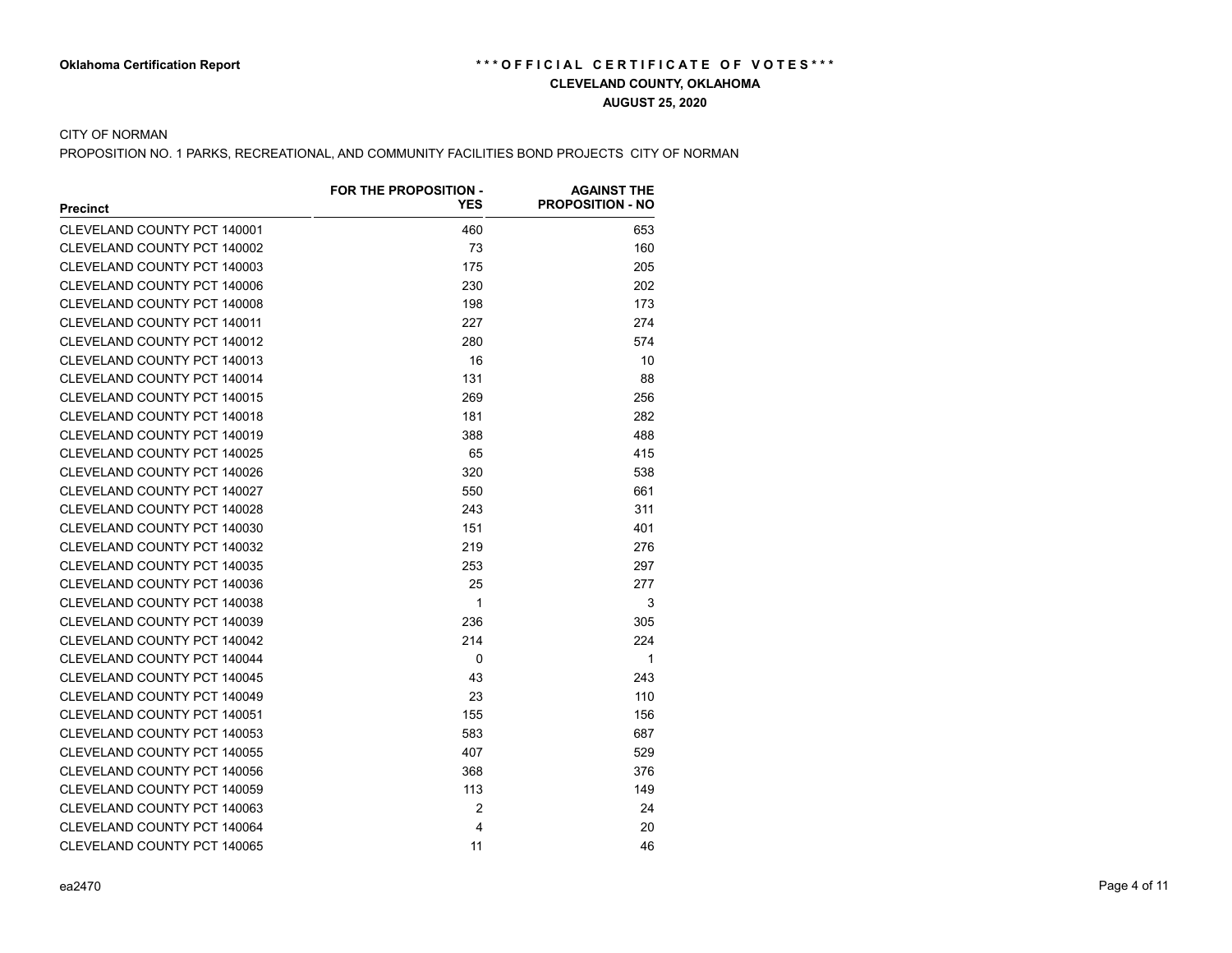### CITY OF NORMAN

PROPOSITION NO. 1 PARKS, RECREATIONAL, AND COMMUNITY FACILITIES BOND PROJECTS CITY OF NORMAN

|                             | FOR THE PROPOSITION - | <b>AGAINST THE</b>      |
|-----------------------------|-----------------------|-------------------------|
| <b>Precinct</b>             | <b>YES</b>            | <b>PROPOSITION - NO</b> |
| CLEVELAND COUNTY PCT 140067 | 162                   | 286                     |
| CLEVELAND COUNTY PCT 140068 | 224                   | 352                     |
| CLEVELAND COUNTY PCT 140071 | 161                   | 173                     |
| CLEVELAND COUNTY PCT 140073 | 827                   | 903                     |
| CLEVELAND COUNTY PCT 140074 | 230                   | 300                     |
| CLEVELAND COUNTY PCT 140076 | 186                   | 274                     |
| CLEVELAND COUNTY PCT 140077 | 50                    | 72                      |
| CLEVELAND COUNTY PCT 140078 | 7                     | 20                      |
| CLEVELAND COUNTY PCT 140081 | 322                   | 446                     |
| CLEVELAND COUNTY PCT 140082 | 374                   | 682                     |
| CLEVELAND COUNTY PCT 140083 | 42                    | 183                     |
| CLEVELAND COUNTY PCT 140089 | 5                     | 3                       |
| CLEVELAND COUNTY PCT 140091 | 29                    | 58                      |
| CLEVELAND COUNTY PCT 140092 | 1                     | 3                       |
| CLEVELAND COUNTY PCT 140093 | 129                   | 110                     |
| CLEVELAND COUNTY PCT 140094 | 38                    | 125                     |
| Total:                      | 9,401                 | 13,404                  |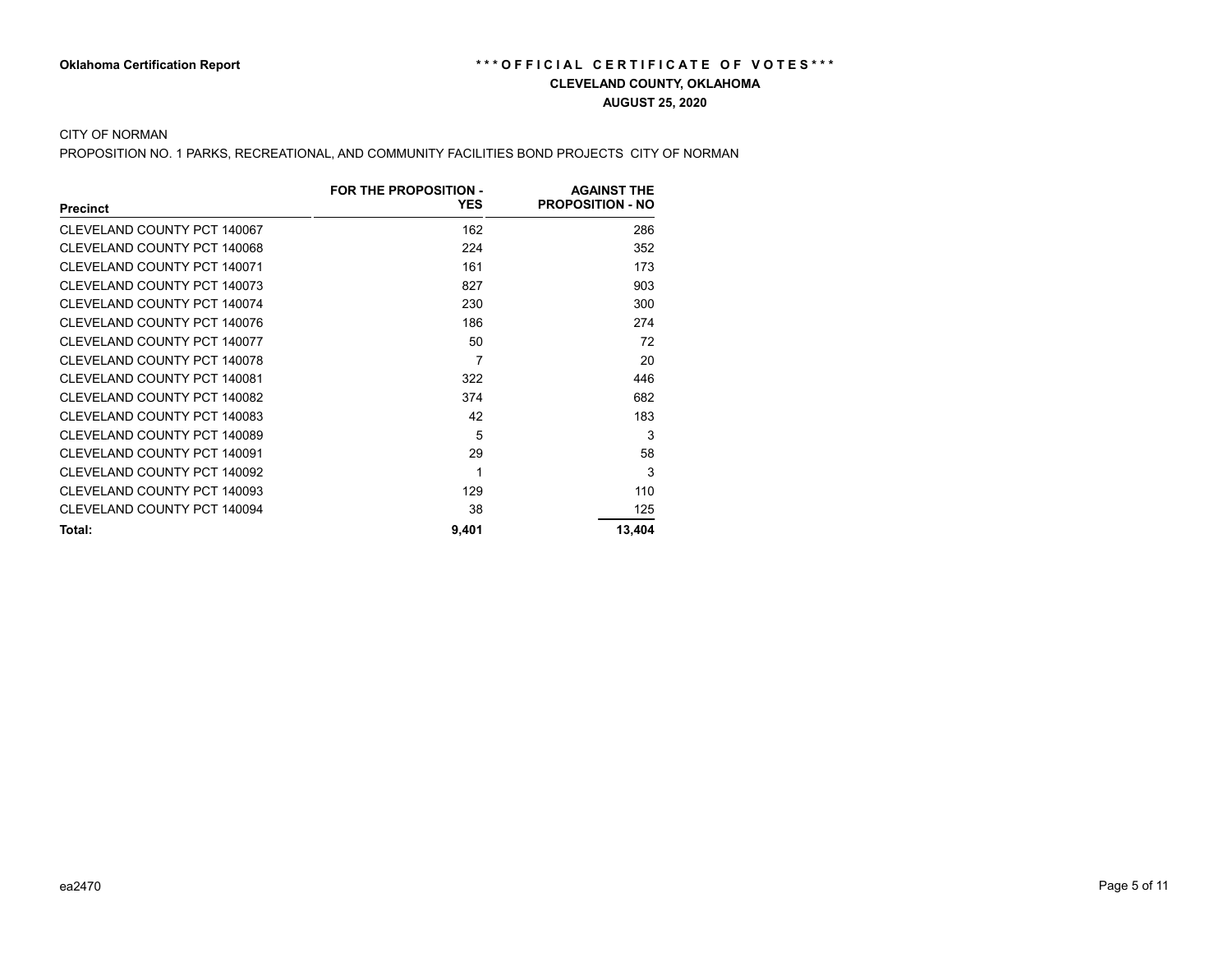### CITY OF NORMAN

PROPOSITION NO. 2 HOMELESS SHELTER COMMUNITY FACILITIES BOND PROJECTS CITY OF NORMAN

|                                    | FOR THE PROPOSITION - | <b>AGAINST THE</b>      |
|------------------------------------|-----------------------|-------------------------|
| <b>Precinct</b>                    | <b>YES</b>            | <b>PROPOSITION - NO</b> |
| CLEVELAND COUNTY PCT 140001        | 514                   | 598                     |
| CLEVELAND COUNTY PCT 140002        | 110                   | 123                     |
| CLEVELAND COUNTY PCT 140003        | 200                   | 181                     |
| CLEVELAND COUNTY PCT 140006        | 301                   | 133                     |
| CLEVELAND COUNTY PCT 140008        | 278                   | 94                      |
| CLEVELAND COUNTY PCT 140011        | 314                   | 188                     |
| CLEVELAND COUNTY PCT 140012        | 340                   | 515                     |
| CLEVELAND COUNTY PCT 140013        | 18                    | 9                       |
| CLEVELAND COUNTY PCT 140014        | 170                   | 49                      |
| CLEVELAND COUNTY PCT 140015        | 332                   | 192                     |
| CLEVELAND COUNTY PCT 140018        | 275                   | 187                     |
| <b>CLEVELAND COUNTY PCT 140019</b> | 499                   | 375                     |
| CLEVELAND COUNTY PCT 140025        | 116                   | 365                     |
| CLEVELAND COUNTY PCT 140026        | 401                   | 455                     |
| CLEVELAND COUNTY PCT 140027        | 527                   | 687                     |
| CLEVELAND COUNTY PCT 140028        | 346                   | 207                     |
| CLEVELAND COUNTY PCT 140030        | 194                   | 356                     |
| CLEVELAND COUNTY PCT 140032        | 311                   | 184                     |
| <b>CLEVELAND COUNTY PCT 140035</b> | 261                   | 287                     |
| CLEVELAND COUNTY PCT 140036        | 43                    | 259                     |
| CLEVELAND COUNTY PCT 140038        | 1                     | 3                       |
| CLEVELAND COUNTY PCT 140039        | 274                   | 267                     |
| CLEVELAND COUNTY PCT 140042        | 269                   | 168                     |
| CLEVELAND COUNTY PCT 140044        | 1                     | 0                       |
| CLEVELAND COUNTY PCT 140045        | 75                    | 211                     |
| CLEVELAND COUNTY PCT 140049        | 28                    | 105                     |
| CLEVELAND COUNTY PCT 140051        | 193                   | 116                     |
| CLEVELAND COUNTY PCT 140053        | 607                   | 664                     |
| <b>CLEVELAND COUNTY PCT 140055</b> | 495                   | 439                     |
| CLEVELAND COUNTY PCT 140056        | 434                   | 310                     |
| CLEVELAND COUNTY PCT 140059        | 138                   | 124                     |
| CLEVELAND COUNTY PCT 140063        | 3                     | 23                      |
| CLEVELAND COUNTY PCT 140064        | 6                     | 18                      |
| CLEVELAND COUNTY PCT 140065        | 20                    | 37                      |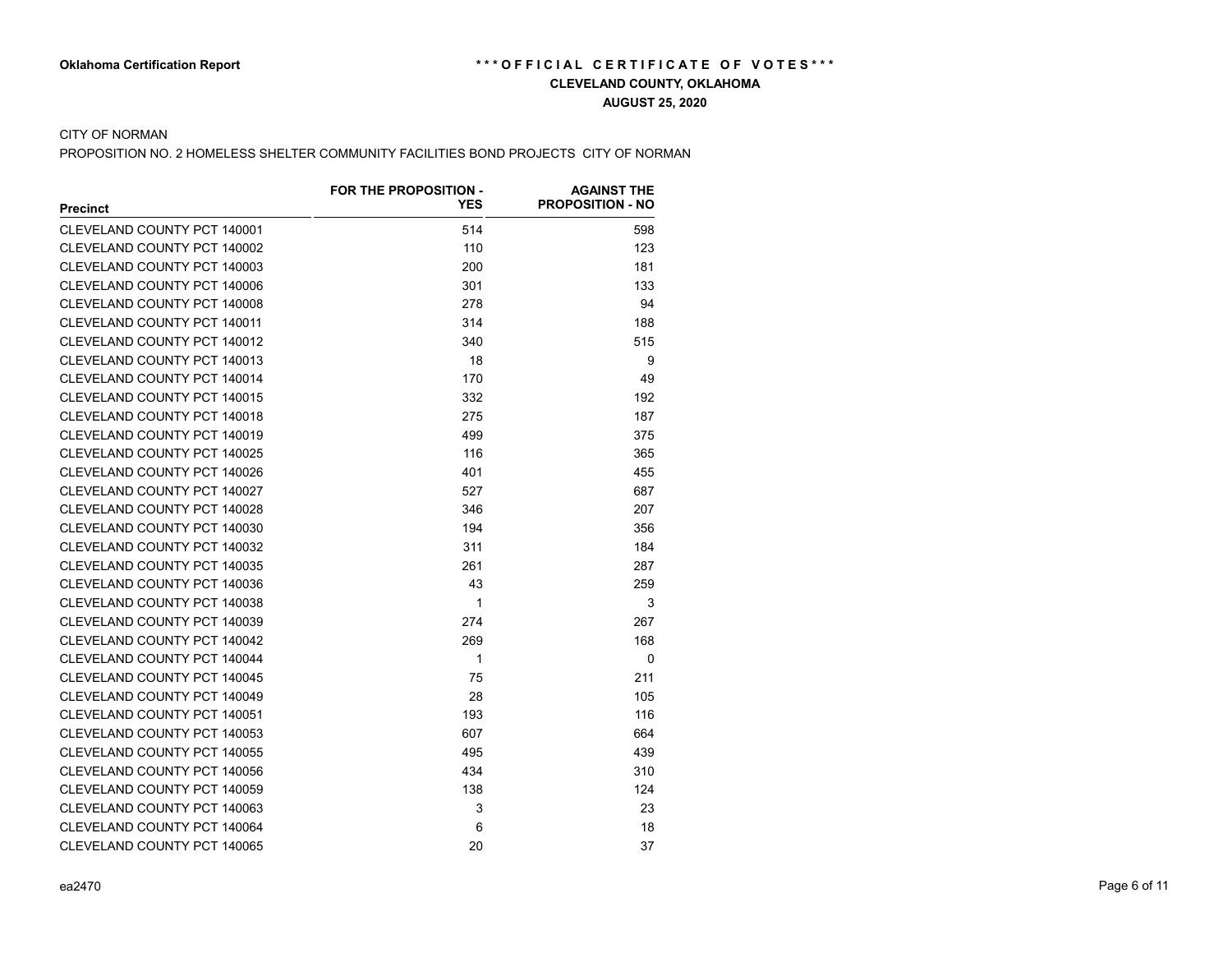### CITY OF NORMAN

PROPOSITION NO. 2 HOMELESS SHELTER COMMUNITY FACILITIES BOND PROJECTS CITY OF NORMAN

|                             | FOR THE PROPOSITION - | <b>AGAINST THE</b>      |
|-----------------------------|-----------------------|-------------------------|
| <b>Precinct</b>             | <b>YES</b>            | <b>PROPOSITION - NO</b> |
| CLEVELAND COUNTY PCT 140067 | 206                   | 243                     |
| CLEVELAND COUNTY PCT 140068 | 289                   | 288                     |
| CLEVELAND COUNTY PCT 140071 | 179                   | 154                     |
| CLEVELAND COUNTY PCT 140073 | 764                   | 966                     |
| CLEVELAND COUNTY PCT 140074 | 242                   | 289                     |
| CLEVELAND COUNTY PCT 140076 | 221                   | 239                     |
| CLEVELAND COUNTY PCT 140077 | 74                    | 47                      |
| CLEVELAND COUNTY PCT 140078 | 10                    | 17                      |
| CLEVELAND COUNTY PCT 140081 | 404                   | 367                     |
| CLEVELAND COUNTY PCT 140082 | 444                   | 613                     |
| CLEVELAND COUNTY PCT 140083 | 54                    | 170                     |
| CLEVELAND COUNTY PCT 140089 | 6                     | 2                       |
| CLEVELAND COUNTY PCT 140091 | 30                    | 56                      |
| CLEVELAND COUNTY PCT 140092 | 2                     | 2                       |
| CLEVELAND COUNTY PCT 140093 | 151                   | 88                      |
| CLEVELAND COUNTY PCT 140094 | 47                    | 116                     |
| Total:                      | 11,217                | 11,586                  |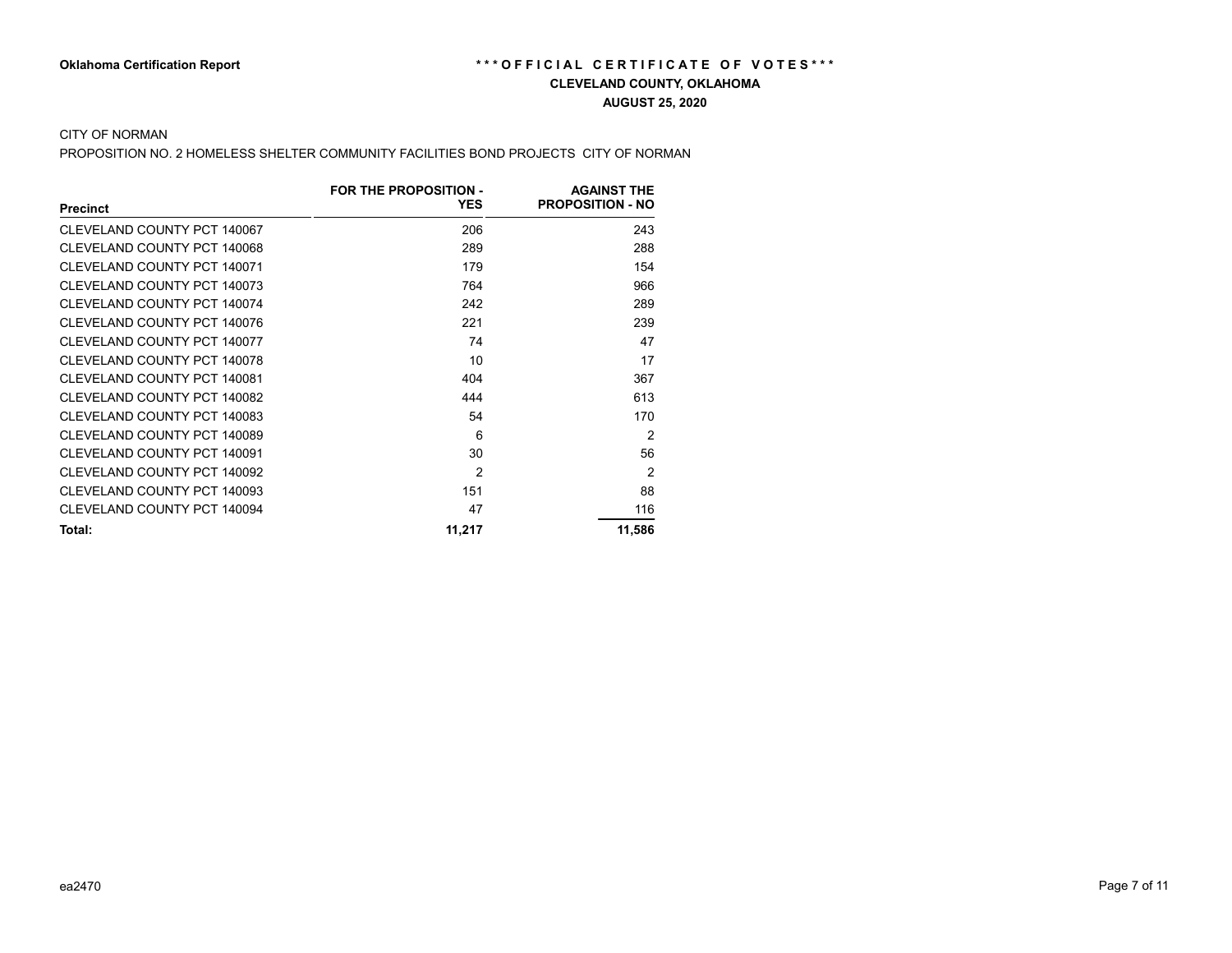# **AUGUST 25, 2020**

## CITY OF NORMAN

PROPOSITION NO. 3 MUNICIPAL FACILITIES BOND PROJECTS CITY OF NORMAN

|                             | FOR THE PROPOSITION - | <b>AGAINST THE</b>      |
|-----------------------------|-----------------------|-------------------------|
| <b>Precinct</b>             | <b>YES</b>            | <b>PROPOSITION - NO</b> |
| CLEVELAND COUNTY PCT 140001 | 411                   | 690                     |
| CLEVELAND COUNTY PCT 140002 | 70                    | 162                     |
| CLEVELAND COUNTY PCT 140003 | 167                   | 206                     |
| CLEVELAND COUNTY PCT 140006 | 216                   | 214                     |
| CLEVELAND COUNTY PCT 140008 | 194                   | 162                     |
| CLEVELAND COUNTY PCT 140011 | 226                   | 263                     |
| CLEVELAND COUNTY PCT 140012 | 236                   | 602                     |
| CLEVELAND COUNTY PCT 140013 | 14                    | 12                      |
| CLEVELAND COUNTY PCT 140014 | 110                   | 107                     |
| CLEVELAND COUNTY PCT 140015 | 248                   | 257                     |
| CLEVELAND COUNTY PCT 140018 | 173                   | 283                     |
| CLEVELAND COUNTY PCT 140019 | 371                   | 496                     |
| CLEVELAND COUNTY PCT 140025 | 71                    | 407                     |
| CLEVELAND COUNTY PCT 140026 | 319                   | 534                     |
| CLEVELAND COUNTY PCT 140027 | 483                   | 687                     |
| CLEVELAND COUNTY PCT 140028 | 241                   | 302                     |
| CLEVELAND COUNTY PCT 140030 | 146                   | 401                     |
| CLEVELAND COUNTY PCT 140032 | 209                   | 279                     |
| CLEVELAND COUNTY PCT 140035 | 204                   | 334                     |
| CLEVELAND COUNTY PCT 140036 | 29                    | 266                     |
| CLEVELAND COUNTY PCT 140038 | $\mathfrak{p}$        | $\mathbf{1}$            |
| CLEVELAND COUNTY PCT 140039 | 212                   | 320                     |
| CLEVELAND COUNTY PCT 140042 | 203                   | 217                     |
| CLEVELAND COUNTY PCT 140044 | 1                     | $\mathbf{0}$            |
| CLEVELAND COUNTY PCT 140045 | 56                    | 230                     |
| CLEVELAND COUNTY PCT 140049 | 22                    | 110                     |
| CLEVELAND COUNTY PCT 140051 | 154                   | 153                     |
| CLEVELAND COUNTY PCT 140053 | 487                   | 746                     |
| CLEVELAND COUNTY PCT 140055 | 390                   | 532                     |
| CLEVELAND COUNTY PCT 140056 | 357                   | 383                     |
| CLEVELAND COUNTY PCT 140059 | 97                    | 158                     |
| CLEVELAND COUNTY PCT 140063 | $\overline{2}$        | 24                      |
| CLEVELAND COUNTY PCT 140064 | 5                     | 18                      |
| CLEVELAND COUNTY PCT 140065 | 10                    | 43                      |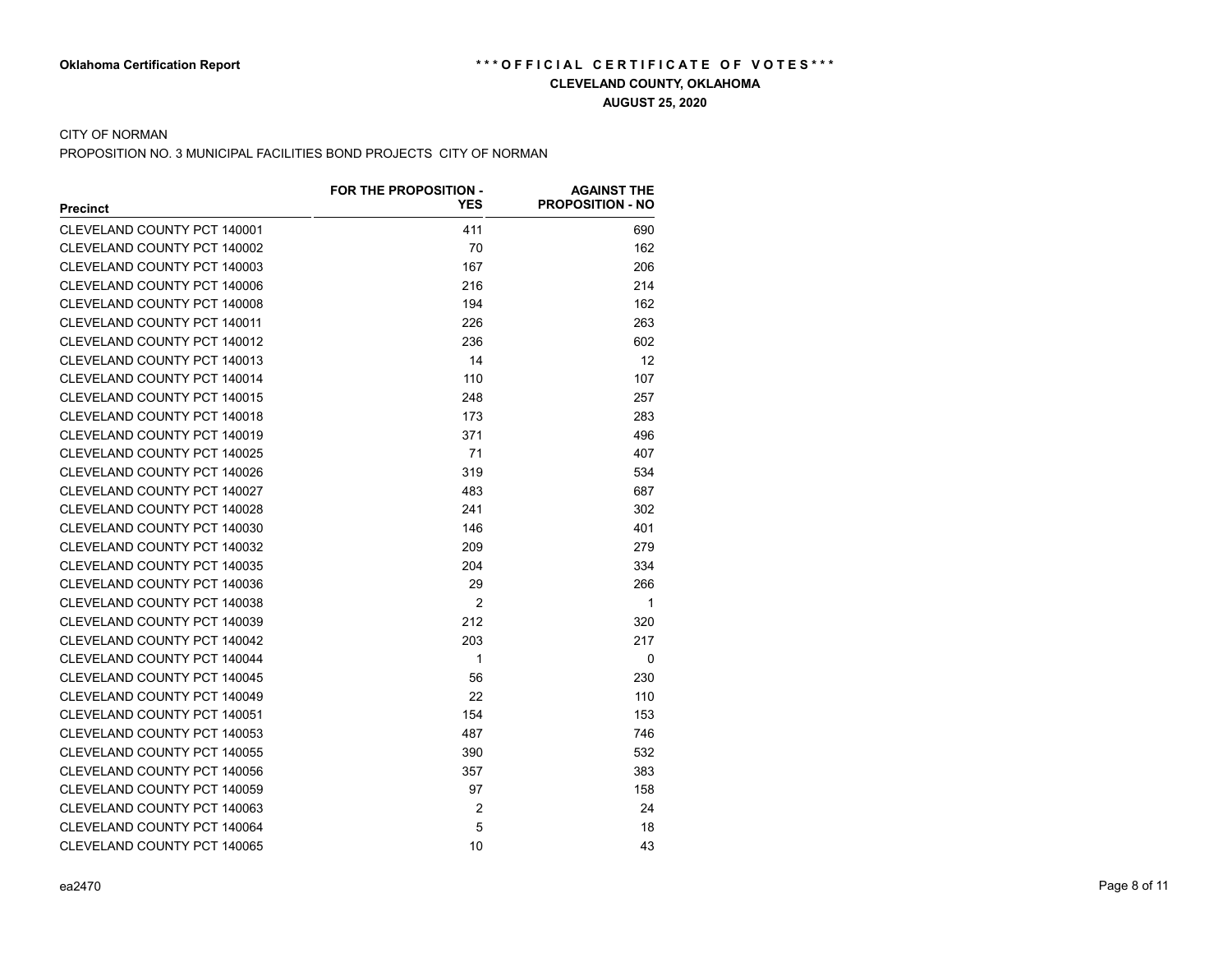## **AUGUST 25, 2020**

## CITY OF NORMAN

PROPOSITION NO. 3 MUNICIPAL FACILITIES BOND PROJECTS CITY OF NORMAN

|                             | <b>FOR THE PROPOSITION -</b> | <b>AGAINST THE</b>      |
|-----------------------------|------------------------------|-------------------------|
| <b>Precinct</b>             | <b>YES</b>                   | <b>PROPOSITION - NO</b> |
| CLEVELAND COUNTY PCT 140067 | 164                          | 281                     |
| CLEVELAND COUNTY PCT 140068 | 203                          | 354                     |
| CLEVELAND COUNTY PCT 140071 | 147                          | 178                     |
| CLEVELAND COUNTY PCT 140073 | 685                          | 1,006                   |
| CLEVELAND COUNTY PCT 140074 | 205                          | 306                     |
| CLEVELAND COUNTY PCT 140076 | 167                          | 287                     |
| CLEVELAND COUNTY PCT 140077 | 43                           | 76                      |
| CLEVELAND COUNTY PCT 140078 | 5                            | 17                      |
| CLEVELAND COUNTY PCT 140081 | 313                          | 433                     |
| CLEVELAND COUNTY PCT 140082 | 368                          | 676                     |
| CLEVELAND COUNTY PCT 140083 | 38                           | 184                     |
| CLEVELAND COUNTY PCT 140089 | 5                            | 3                       |
| CLEVELAND COUNTY PCT 140091 | 28                           | 56                      |
| CLEVELAND COUNTY PCT 140092 | $\mathfrak{p}$               | $\mathfrak{p}$          |
| CLEVELAND COUNTY PCT 140093 | 124                          | 115                     |
| CLEVELAND COUNTY PCT 140094 | 39                           | 123                     |
| Total:                      | 8,672                        | 13,696                  |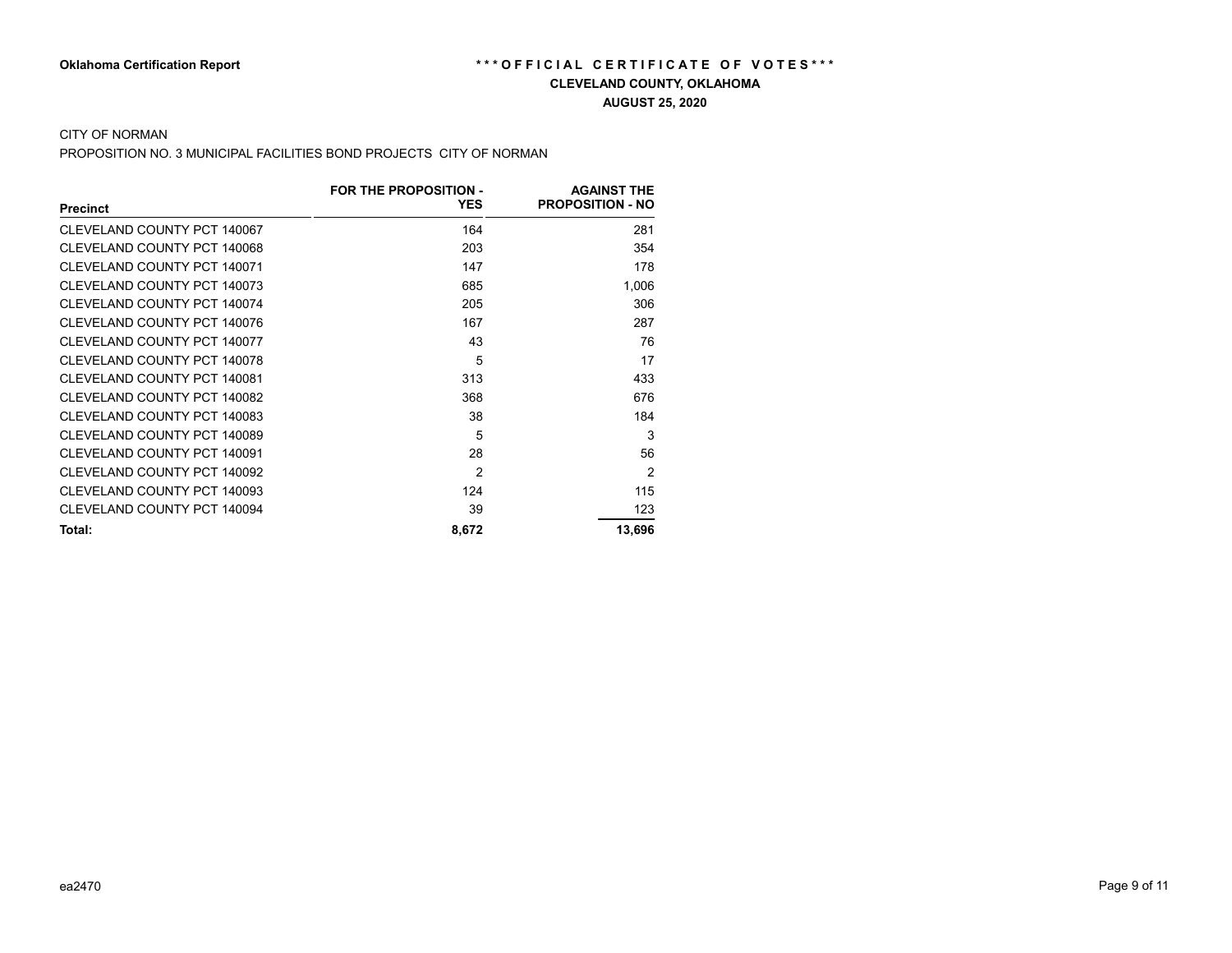### **AUGUST 25, 2020**

### CITY OF NORMAN

PROPOSITION NO. 4 ECONOMIC AND COMMUNITY DEVELOPMENT PROJECTS CITY OF NORMAN

|                                    | FOR THE PROPOSITION - | <b>AGAINST THE</b>      |
|------------------------------------|-----------------------|-------------------------|
| <b>Precinct</b>                    | <b>YES</b>            | <b>PROPOSITION - NO</b> |
| CLEVELAND COUNTY PCT 140001        | 441                   | 660                     |
| CLEVELAND COUNTY PCT 140002        | 92                    | 140                     |
| CLEVELAND COUNTY PCT 140003        | 160                   | 213                     |
| CLEVELAND COUNTY PCT 140006        | 258                   | 172                     |
| CLEVELAND COUNTY PCT 140008        | 221                   | 136                     |
| CLEVELAND COUNTY PCT 140011        | 256                   | 233                     |
| CLEVELAND COUNTY PCT 140012        | 255                   | 583                     |
| CLEVELAND COUNTY PCT 140013        | 17                    | 8                       |
| CLEVELAND COUNTY PCT 140014        | 143                   | 74                      |
| CLEVELAND COUNTY PCT 140015        | 262                   | 242                     |
| CLEVELAND COUNTY PCT 140018        | 218                   | 238                     |
| CLEVELAND COUNTY PCT 140019        | 398                   | 466                     |
| CLEVELAND COUNTY PCT 140025        | 78                    | 401                     |
| CLEVELAND COUNTY PCT 140026        | 310                   | 543                     |
| CLEVELAND COUNTY PCT 140027        | 457                   | 717                     |
| CLEVELAND COUNTY PCT 140028        | 263                   | 281                     |
| CLEVELAND COUNTY PCT 140030        | 156                   | 393                     |
| <b>CLEVELAND COUNTY PCT 140032</b> | 252                   | 237                     |
| CLEVELAND COUNTY PCT 140035        | 219                   | 318                     |
| CLEVELAND COUNTY PCT 140036        | 35                    | 258                     |
| CLEVELAND COUNTY PCT 140038        | $\overline{2}$        | 1                       |
| CLEVELAND COUNTY PCT 140039        | 229                   | 303                     |
| CLEVELAND COUNTY PCT 140042        | 217                   | 203                     |
| CLEVELAND COUNTY PCT 140044        | 1                     | $\mathbf 0$             |
| CLEVELAND COUNTY PCT 140045        | 55                    | 231                     |
| CLEVELAND COUNTY PCT 140049        | 24                    | 109                     |
| CLEVELAND COUNTY PCT 140051        | 157                   | 152                     |
| CLEVELAND COUNTY PCT 140053        | 502                   | 734                     |
| CLEVELAND COUNTY PCT 140055        | 424                   | 500                     |
| CLEVELAND COUNTY PCT 140056        | 378                   | 361                     |
| CLEVELAND COUNTY PCT 140059        | 107                   | 152                     |
| CLEVELAND COUNTY PCT 140063        | 1                     | 25                      |
| CLEVELAND COUNTY PCT 140064        | 4                     | 19                      |
| CLEVELAND COUNTY PCT 140065        | 15                    | 38                      |